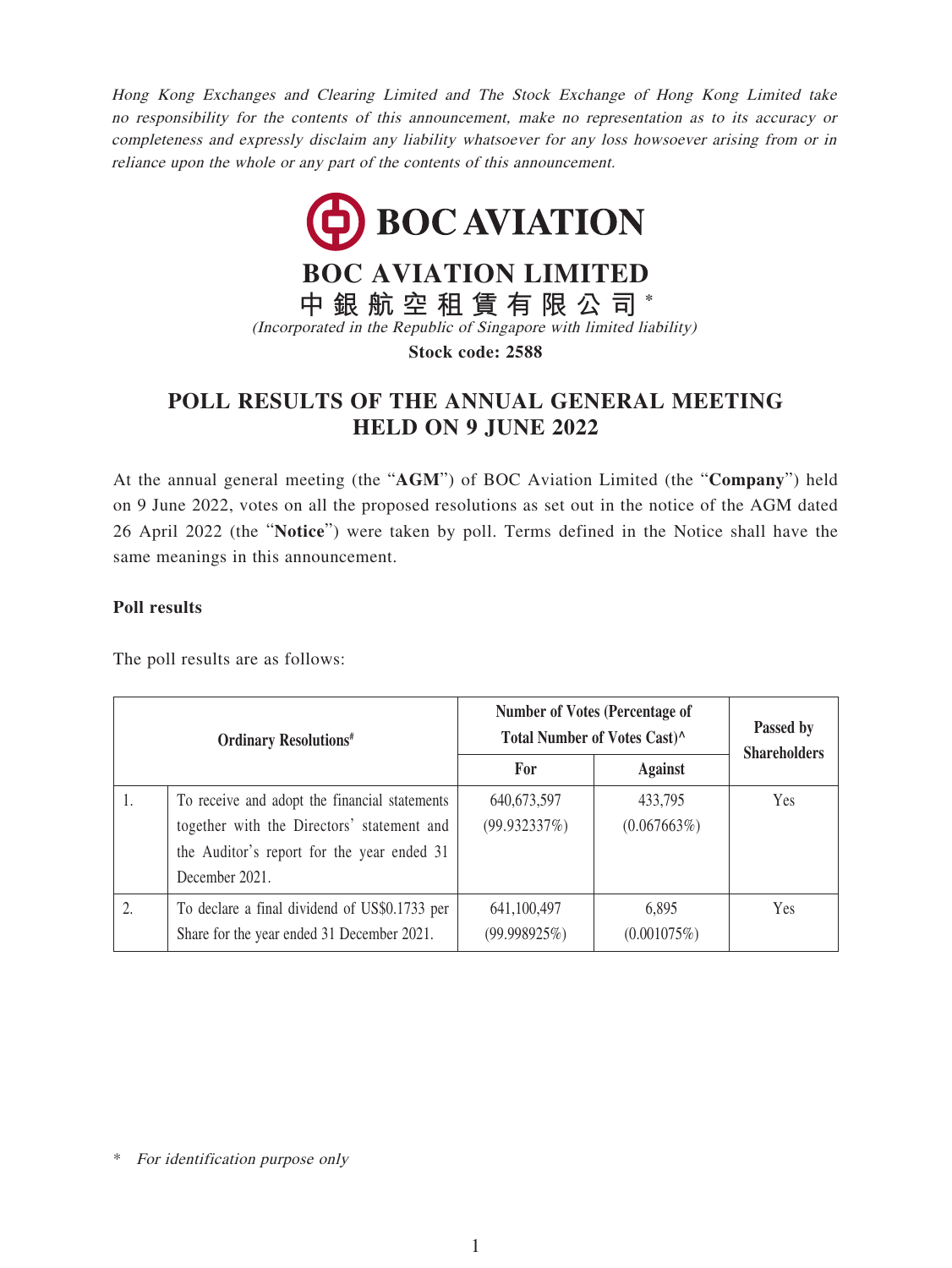| <b>Ordinary Resolutions</b> # |                                                                                                                                                                                                                | <b>Number of Votes (Percentage of</b><br>Total Number of Votes Cast)^ |                              | Passed by           |
|-------------------------------|----------------------------------------------------------------------------------------------------------------------------------------------------------------------------------------------------------------|-----------------------------------------------------------------------|------------------------------|---------------------|
|                               |                                                                                                                                                                                                                | For                                                                   | <b>Against</b>               | <b>Shareholders</b> |
| $3(a)$ .                      | To re-elect ZHANG Xiaolu as a Director.                                                                                                                                                                        | 638,309,764<br>(99.563626%)                                           | 2,797,628<br>$(0.436374\%)$  | Yes                 |
| $3(b)$ .                      | To re-elect Robert James MARTIN as a<br>Director.                                                                                                                                                              | 639,520,822<br>(99.752527%)                                           | 1,586,570<br>(0.247473%)     | Yes                 |
| $3(c)$ .                      | To re-elect CHEN Jing as a Director.                                                                                                                                                                           | 626,528,743<br>$(97.726021\%)$                                        | 14,578,649<br>(2.273979%)    | Yes                 |
| $3(d)$ .                      | To re-elect DONG Zonglin as a Director.                                                                                                                                                                        | 626,528,743<br>$(97.726021\%)$                                        | 14,578,649<br>(2.273979%)    | Yes                 |
| $3(e)$ .                      | To re-elect WANG Xiao as a Director.                                                                                                                                                                           | 635,562,109<br>$(99.135046\%)$                                        | 5,545,283<br>$(0.864954\%)$  | Yes                 |
| $3(f)$ .                      | To re-elect WEI Hanguang as a Director.                                                                                                                                                                        | 632,329,495<br>(98.630823%)                                           | 8,777,897<br>(1.369177%)     | Yes                 |
| $3(g)$ .                      | To re-elect DAI Deming as a Director.                                                                                                                                                                          | 600,525,705<br>$(93.670064\%)$                                        | 40,581,687<br>$(6.329936\%)$ | Yes                 |
| $3(h)$ .                      | To re-elect Antony Nigel TYLER as a<br>Director.                                                                                                                                                               | 641,051,497<br>(99.991281%)                                           | 55,895<br>(0.008719%)        | Yes                 |
| 4.                            | To authorise the Board of Directors or any<br>duly authorised Board Committee to fix the<br>Directors' remuneration for the year ending 31<br>December 2022.                                                   | 641,086,301<br>$(99.996710\%)$                                        | 21,091<br>$(0.003290\%)$     | Yes                 |
| 5.                            | To re-appoint PricewaterhouseCoopers LLP as<br>Auditor and to authorise the Board of Directors<br>or any duly authorised Board Committee to<br>fix their remuneration for the year ending 31<br>December 2022. | 636, 343, 722<br>$(99.256962\%)$                                      | 4,763,670<br>(0.743038%)     | Yes                 |
| 6.                            | To grant a general mandate to the Directors<br>to repurchase shares in the Company not<br>exceeding 10% of the total number of the<br>existing shares in the Company in issue.                                 | 640,742,397<br>(99.943068%)                                           | 364,995<br>(0.056932%)       | Yes                 |
| 7.                            | To grant a general mandate to the Directors<br>to issue, allot and deal with shares in the<br>Company not exceeding 10% of the total<br>number of the existing shares in the Company<br>in issue.              | 553,738,662<br>$(86.372216\%)$                                        | 87,368,730<br>(13.627784%)   | Yes                 |
| 8.                            | To extend the general mandate granted to the<br>Directors to issue, allot and deal with shares by<br>the number of shares repurchased.                                                                         | 515,842,403<br>$(80.461154\%)$                                        | 125,264,989<br>(19.538846%)  | Yes                 |

# The full text of the resolutions is set out in the Notice

^ All percentages rounded to 6 decimal places